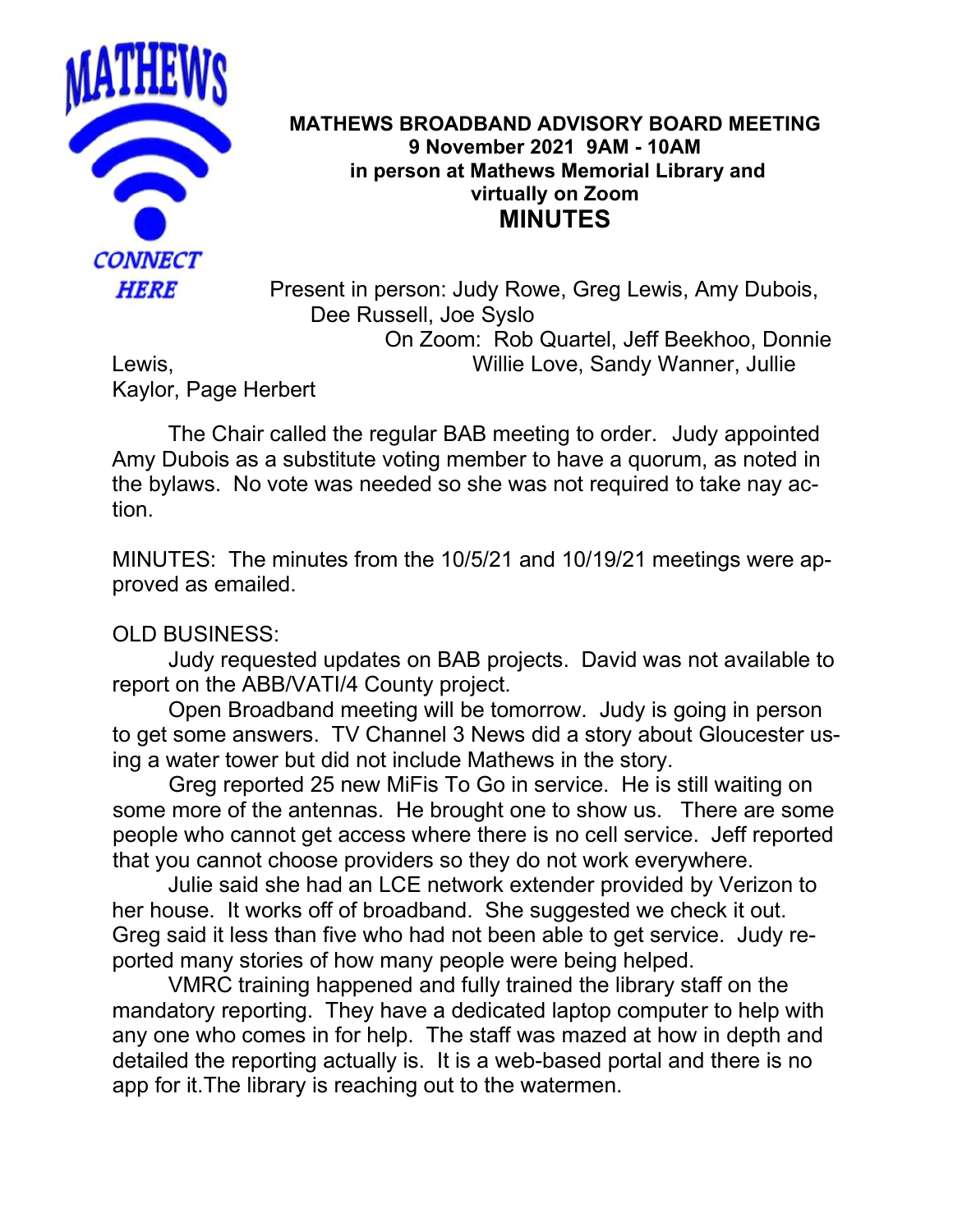Smart Poles are reaching end of year service contract at end of December. We will put together the data as to which poles to keep and how to fund the service. The BAB will have to make a decision as to what to do for the future. Like the MiFis they are bandaids. Inr reality we still do not have anyone connected yet! ARPA funds may be available. Data is available.

Information to the Community:

Thanks to Bette Dillehay and Greg Lewis for extending an invitation to the BAB to report to the Mathews Rotary Club. Judy and Tyler did a presentation to the club which was well received.

Jeff represented the BAB at the West Mathews Fall Fair and talked with people about the Smart Poles and demonstrated how they could use them. Jeff found interesting people who were using the poles. It was a lot of positive feedback.

Joe reported that Wittman would certainly include Mathews at the next town hall meeting. Mike Beavers had reported to Judy that Mathews was not included in Wittman's last newsletter about his support of broadband in various counties.

## NEW BUSINESS:

Towers: Jefff has been working with a tower company They do not need a geo analysis. They are designing the maximum height, etc. Jeff has given all the information along with site maps, about 80% of what they need. It looks like this will fast track the towers a bit. They are requiring no charge to putting this together for both locations. Sabre Industries.

Back Haul: have to find out when the new round of funding is coming out. New administration working on last mile and middle mile. They are taking a step back so as not to double funding an area, We have to wait for them to get their ducks in a row.

Judy reported on shocking news from Kyle Rosner in the Commonwealth Connect newsletter: unserved (25/3 or less) and underserved areas (100/20 or less) 100/100 is only possible with fiber and will have to be back haul related. Infrastructure Investment and Jobs Act:may provide us the funding we need.

The Affordable Connectivity Fund, \$30-a-month, is now going to be permanent for those who qualify. It will be administered through the FCC.